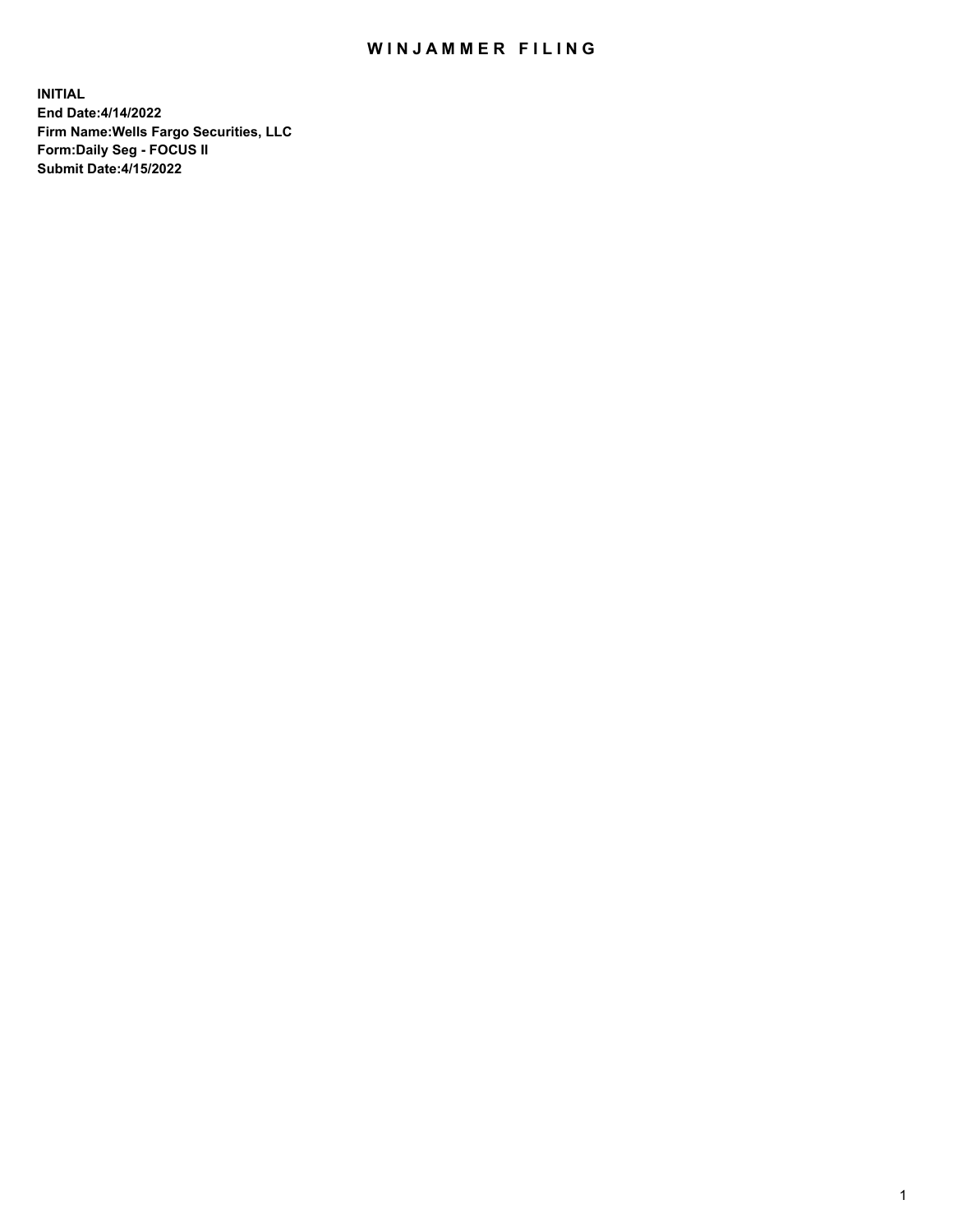**INITIAL End Date:4/14/2022 Firm Name:Wells Fargo Securities, LLC Form:Daily Seg - FOCUS II Submit Date:4/15/2022 Daily Segregation - Cover Page**

| Name of Company                                                                                                                                                                                                                                                                                                                | <b>Wells Fargo Securities LLC</b>                          |
|--------------------------------------------------------------------------------------------------------------------------------------------------------------------------------------------------------------------------------------------------------------------------------------------------------------------------------|------------------------------------------------------------|
| <b>Contact Name</b>                                                                                                                                                                                                                                                                                                            | <b>James Gnall</b>                                         |
| <b>Contact Phone Number</b>                                                                                                                                                                                                                                                                                                    | 917-699-6822                                               |
| <b>Contact Email Address</b>                                                                                                                                                                                                                                                                                                   | james.w.gnall@wellsfargo.com                               |
| FCM's Customer Segregated Funds Residual Interest Target (choose one):<br>a. Minimum dollar amount: ; or<br>b. Minimum percentage of customer segregated funds required:% ; or<br>c. Dollar amount range between: and; or<br>d. Percentage range of customer segregated funds required between:% and%.                         | 105,000,000<br><u>0</u><br>0 <sub>0</sub><br>00            |
| FCM's Customer Secured Amount Funds Residual Interest Target (choose one):<br>a. Minimum dollar amount: ; or<br>b. Minimum percentage of customer secured funds required:%; or<br>c. Dollar amount range between: and; or<br>d. Percentage range of customer secured funds required between:% and%.                            | 30,000,000<br><u>0</u><br>0 <sub>0</sub><br>0 <sub>0</sub> |
| FCM's Cleared Swaps Customer Collateral Residual Interest Target (choose one):<br>a. Minimum dollar amount: ; or<br>b. Minimum percentage of cleared swaps customer collateral required:% ; or<br>c. Dollar amount range between: and; or<br>d. Percentage range of cleared swaps customer collateral required between:% and%. | 355,000,000<br><u>0</u><br>00<br>00                        |

Attach supporting documents CH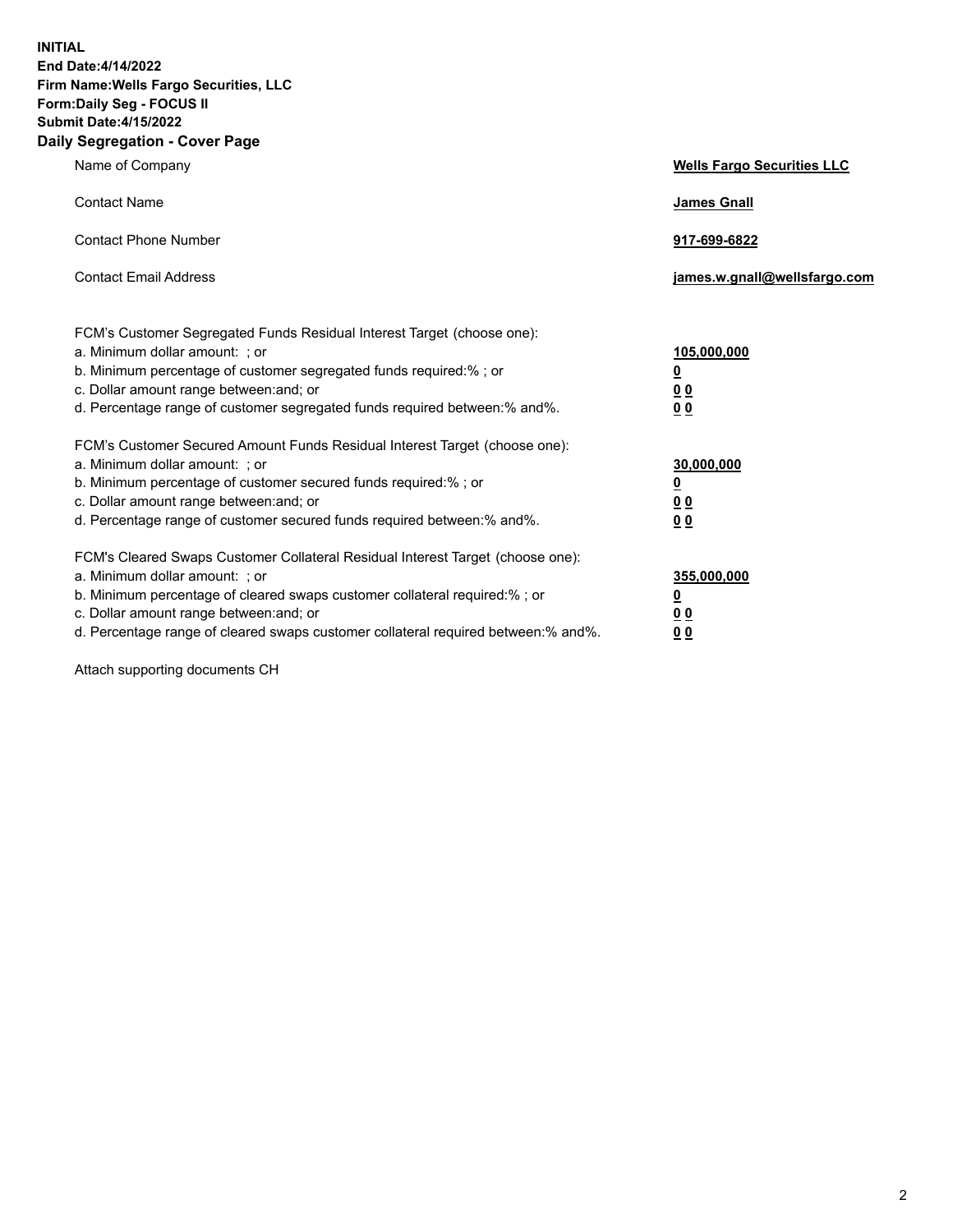**INITIAL End Date:4/14/2022 Firm Name:Wells Fargo Securities, LLC Form:Daily Seg - FOCUS II Submit Date:4/15/2022**

## **Daily Segregation - Secured Amounts**

|     | Foreign Futures and Foreign Options Secured Amounts                                                        |                                                   |
|-----|------------------------------------------------------------------------------------------------------------|---------------------------------------------------|
|     | Amount required to be set aside pursuant to law, rule or regulation of a foreign                           | $0$ [7305]                                        |
|     | government or a rule of a self-regulatory organization authorized thereunder                               |                                                   |
| 1.  | Net ledger balance - Foreign Futures and Foreign Option Trading - All Customers                            |                                                   |
|     | A. Cash                                                                                                    | 623,846,065 [7315]                                |
|     | B. Securities (at market)                                                                                  | 380,007,446 [7317]                                |
| 2.  | Net unrealized profit (loss) in open futures contracts traded on a foreign board of trade                  | -223,109,983 [7325]                               |
| 3.  | Exchange traded options                                                                                    |                                                   |
|     | a. Market value of open option contracts purchased on a foreign board of trade                             | 20 [7335]                                         |
|     | b. Market value of open contracts granted (sold) on a foreign board of trade                               | $0$ [7337]                                        |
| 4.  | Net equity (deficit) (add lines 1. 2. and 3.)                                                              | 780,743,548 [7345]                                |
| 5.  | Account liquidating to a deficit and account with a debit balances - gross amount                          | 23,728,267 [7351]                                 |
|     | Less: amount offset by customer owned securities                                                           | -23,691,919 [7352] 36,348 [7354]                  |
| 6.  | Amount required to be set aside as the secured amount - Net Liquidating Equity                             | 780,779,896 [7355]                                |
|     | Method (add lines 4 and 5)                                                                                 |                                                   |
| 7.  | Greater of amount required to be set aside pursuant to foreign jurisdiction (above) or line                | 780,779,896 [7360]                                |
|     | 6.                                                                                                         |                                                   |
|     | FUNDS DEPOSITED IN SEPARATE REGULATION 30.7 ACCOUNTS                                                       |                                                   |
| 1.  | Cash in banks                                                                                              |                                                   |
|     | A. Banks located in the United States                                                                      | 138,991,273 [7500]                                |
|     | B. Other banks qualified under Regulation 30.7                                                             | 19,473,537 [7520] 158,464,810                     |
|     |                                                                                                            | [7530]                                            |
| 2.  | Securities                                                                                                 |                                                   |
|     | A. In safekeeping with banks located in the United States                                                  | 499,884,144 [7540]                                |
|     | B. In safekeeping with other banks qualified under Regulation 30.7                                         | 0 [7560] 499,884,144 [7570]                       |
| 3.  | Equities with registered futures commission merchants                                                      |                                                   |
|     | A. Cash                                                                                                    | -52,350,733 [7580]                                |
|     | <b>B.</b> Securities                                                                                       | 60,123,302 [7590]                                 |
|     | C. Unrealized gain (loss) on open futures contracts                                                        | 73,002,880 [7600]                                 |
|     | D. Value of long option contracts                                                                          | 20 [7610]                                         |
|     | E. Value of short option contracts                                                                         | 0 [7615] 80,775,469 [7620]                        |
| 4.  | Amounts held by clearing organizations of foreign boards of trade                                          |                                                   |
|     | A. Cash                                                                                                    | $0$ [7640]                                        |
|     | <b>B.</b> Securities                                                                                       | $0$ [7650]                                        |
|     | C. Amount due to (from) clearing organization - daily variation                                            | $0$ [7660]                                        |
|     | D. Value of long option contracts                                                                          | $0$ [7670]                                        |
|     | E. Value of short option contracts                                                                         | 0 [7675] 0 [7680]                                 |
| 5.  | Amounts held by members of foreign boards of trade                                                         |                                                   |
|     | A. Cash                                                                                                    | 401,329,501 [7700]                                |
|     | <b>B.</b> Securities                                                                                       | 0 [7710]                                          |
|     | C. Unrealized gain (loss) on open futures contracts                                                        | -231, 143, 744 [7720]                             |
|     | D. Value of long option contracts                                                                          | $0$ [7730]                                        |
|     | E. Value of short option contracts                                                                         | 0 <sup>[7735]</sup> 170,185,757 <sup>[7740]</sup> |
| 6.  | Amounts with other depositories designated by a foreign board of trade                                     | 0 [7760]                                          |
| 7.  | Segregated funds on hand                                                                                   | $0$ [7765]                                        |
| 8.  | Total funds in separate section 30.7 accounts                                                              | 909,310,180 [7770]                                |
| 9.  | Excess (deficiency) Set Aside for Secured Amount (subtract line 7 Secured Statement<br>Page 1 from Line 8) | 128,530,284 [7380]                                |
| 10. | Management Target Amount for Excess funds in separate section 30.7 accounts                                | 30,000,000 [7780]                                 |
|     |                                                                                                            |                                                   |

11. Excess (deficiency) funds in separate 30.7 accounts over (under) Management Target **98,530,284** [7785]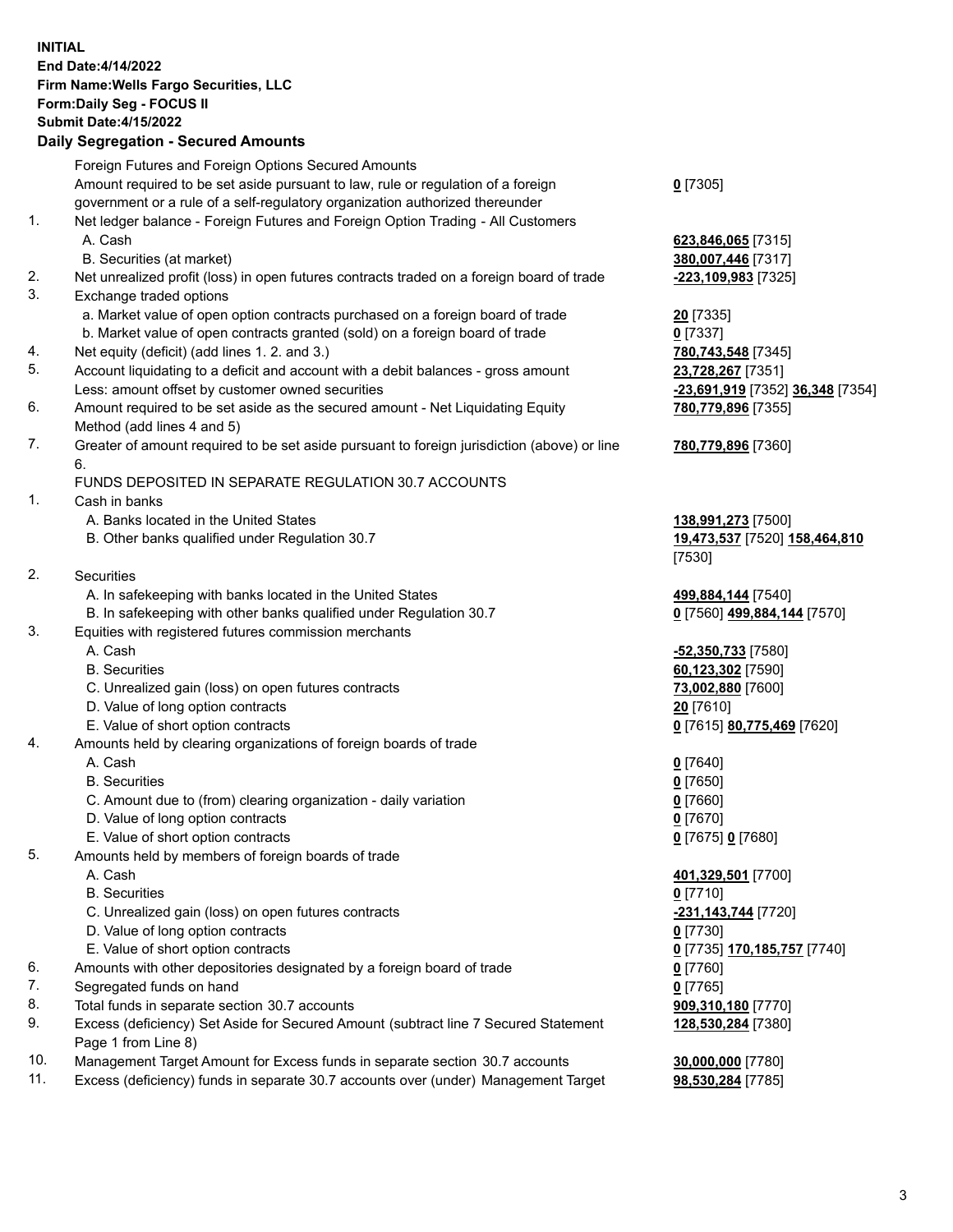**INITIAL End Date:4/14/2022 Firm Name:Wells Fargo Securities, LLC Form:Daily Seg - FOCUS II Submit Date:4/15/2022 Daily Segregation - Segregation Statement** SEGREGATION REQUIREMENTS(Section 4d(2) of the CEAct) 1. Net ledger balance A. Cash **3,431,215,121** [7010] B. Securities (at market) **1,922,654,941** [7020] 2. Net unrealized profit (loss) in open futures contracts traded on a contract market **393,945,026** [7030] 3. Exchange traded options A. Add market value of open option contracts purchased on a contract market **5,866,901,383** [7032] B. Deduct market value of open option contracts granted (sold) on a contract market **-5,466,740,782** [7033] 4. Net equity (deficit) (add lines 1, 2 and 3) **6,147,975,689** [7040] 5. Accounts liquidating to a deficit and accounts with debit balances - gross amount **131,852,612** [7045] Less: amount offset by customer securities **-128,701,556** [7047] **3,151,056** [7050] 6. Amount required to be segregated (add lines 4 and 5) **6,151,126,745** [7060] FUNDS IN SEGREGATED ACCOUNTS 7. Deposited in segregated funds bank accounts A. Cash **225,408,166** [7070] B. Securities representing investments of customers' funds (at market) **625,820,922** [7080] C. Securities held for particular customers or option customers in lieu of cash (at market) **308,616,349** [7090] 8. Margins on deposit with derivatives clearing organizations of contract markets A. Cash **3,224,416,120** [7100] B. Securities representing investments of customers' funds (at market) **124,044,272** [7110] C. Securities held for particular customers or option customers in lieu of cash (at market) **1,614,038,592** [7120] 9. Net settlement from (to) derivatives clearing organizations of contract markets **127,173,166** [7130] 10. Exchange traded options A. Value of open long option contracts **5,866,901,383** [7132] B. Value of open short option contracts **-5,466,740,782** [7133] 11. Net equities with other FCMs A. Net liquidating equity **0** [7140] B. Securities representing investments of customers' funds (at market) **0** [7160] C. Securities held for particular customers or option customers in lieu of cash (at market) **0** [7170] 12. Segregated funds on hand **0** [7150] 13. Total amount in segregation (add lines 7 through 12) **6,649,678,188** [7180] 14. Excess (deficiency) funds in segregation (subtract line 6 from line 13) **498,551,443** [7190]

- 15. Management Target Amount for Excess funds in segregation **105,000,000** [7194]
- 16. Excess (deficiency) funds in segregation over (under) Management Target Amount Excess

**393,551,443** [7198]